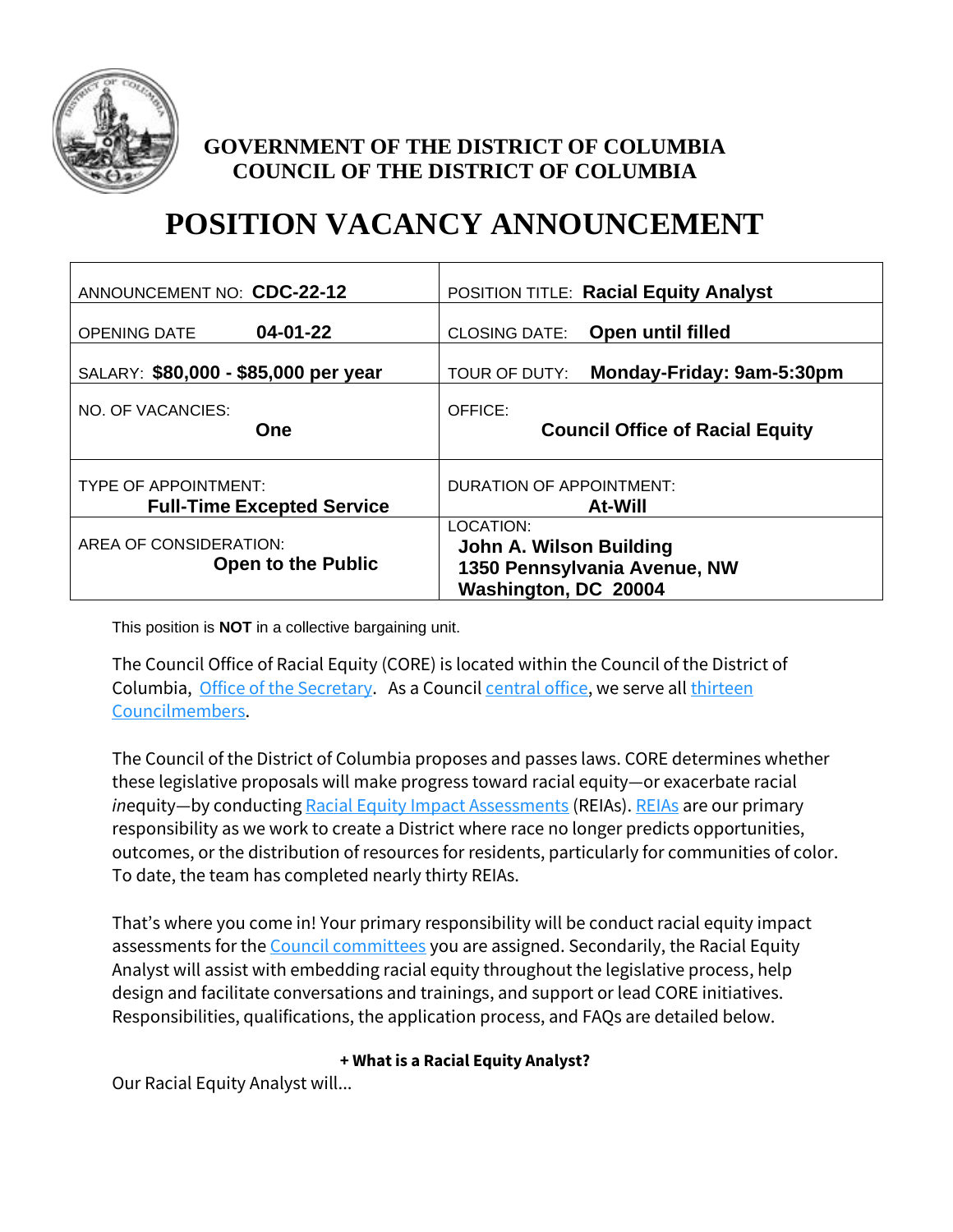Write and support the writing of racial equity impact assessments:

- Analyze proposed policies and programs to determine: How will this policy affect Black residents and other residents of color in the short term and long term?
- Apply CORE's REIA methodology to legislation within their assigned portfolio
- Provide technical assistance to Council Committee staff
- Establish and maintain effective working relationships with local officials, staff, and community members
- Assist in the collection and analysis of data to inform strategies and policies that will help Council incorporate racial equity throughout District laws, regulations, and other initiatives
- Monitor best practices and emerging research related to racial equity

Support the team's ongoing efforts:

- Facilitate ongoing racial equity training and create training materials for Councilmembers, staff, and the public
- Lead and support special projects by tracking project resources, deliverables, and deadlines
- Attend Council hearings and training opportunities to stay informed of what is happening in the District, what issues matter to residents, and the latest research across issue areas
- Research how other cities and states are incorporating racial equity in policymaking

## **+ What type of person is CORE looking for?**

We are looking for a candidate who is committed to racial equity and has outstanding writing, editing, research, policy analysis, critical thinking, and communication skills. These skills may have been gained through lived experience, work or volunteer experience, self-teaching, or education. In addition, this candidate must be able to work both independently and as part of a team.

Qualifications are organized in the same two categories as listed above. **You do not need to have all the qualifications. If you have some of them and are excited about the role, we encourage you to apply!**

Write and support the writing of racial equity impact assessments:

- You have strong and inspiring writing abilities. You write clearly, even when topics are complicated, and always keep audience and context in mind.
- You understand structural and institutional racial inequity and can bring that understanding to program and policy analysis.
- You are comfortable reviewing qualitative research and quantitative research as both a lead researcher and contributing researcher.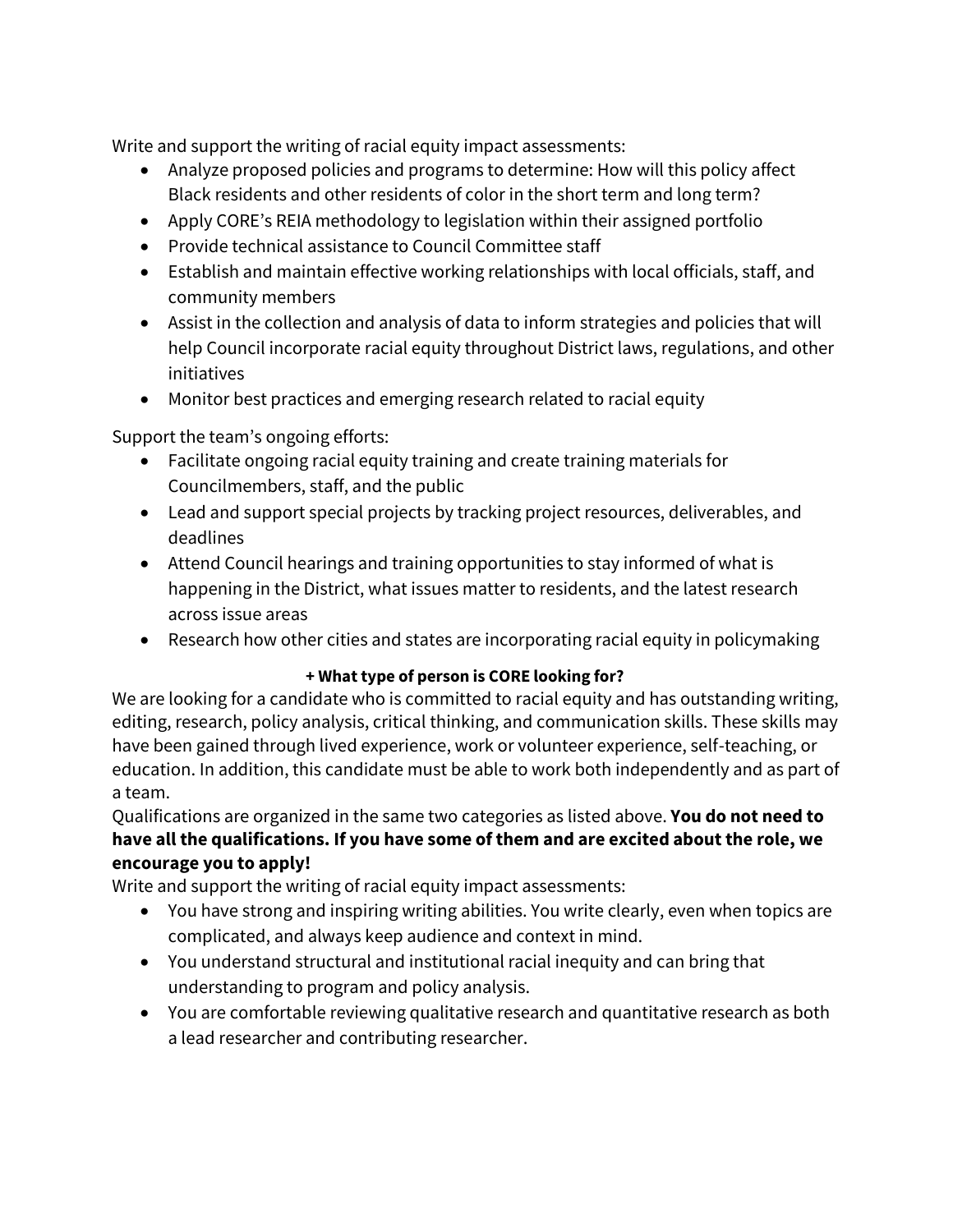- You are familiar with policy and racial equity concepts through lived experience, work experience, volunteer experience, self-guided research, or school.
- You are critical of data and quantitative research. You understand that data tells an important part of the story—but not the whole story—and requires relevant context.
- You enjoy learning about new topics, research, and research methods.

Support the team's ongoing efforts:

- You are deeply knowledgeable and passionate about advancing racial equity.
- You are familiar with and passionate about the District, its legislative processes, the local government, and/or the DC area's history.
- You are not interested in "business as usual." You think that government can work differently and are excited about trying bold strategies to find out what can work better.
- You value the expertise and feedback of other team members.
- You are willing to pitch in on operational tasks that help keep a new team running.
- You are relatable and empathetic when working with diverse racial, ethnic, and socioeconomic communities.
- You are willing to be honest about what is and is not working about the efforts you lead. You are excited about approaching mistakes or disappointments as opportunities for learning, growth, and creativity.
- You approach work in a thoughtful manner. You make well-informed, objective decisions and continuously build your intuition on when to make a call vs. bring an issue to a supervisor.
- You notice small things that may have a big impact and check your work for accuracy.
- You allocate time and resources effectively and communicate proactively about your work and deliverables.
- You bring something to the team that we don't have. That "something" could be knowledge about a policy area, use of a software, being bilingual, experience community organizing, or anything that makes you, you.

#### **+ How do I apply?**

- 1. [Use this form](https://survey.alchemer.com/s3/6794545/Will-you-be-CORE-s-Racial-Equity-Analyst) to upload your resume by Thursday, April 14th at 11:59 PM EST.
- 2. We will email you on Friday, April 15th with an assignment to complete. You will need [a computer and the internet.](https://www.dclibrary.org/hours-locations) Assignments should take about 2-3 hours, but you can take as much time as you would like.
- 3. Completed assignments must be submitted by Sunday, April 24th at 11:59 PM.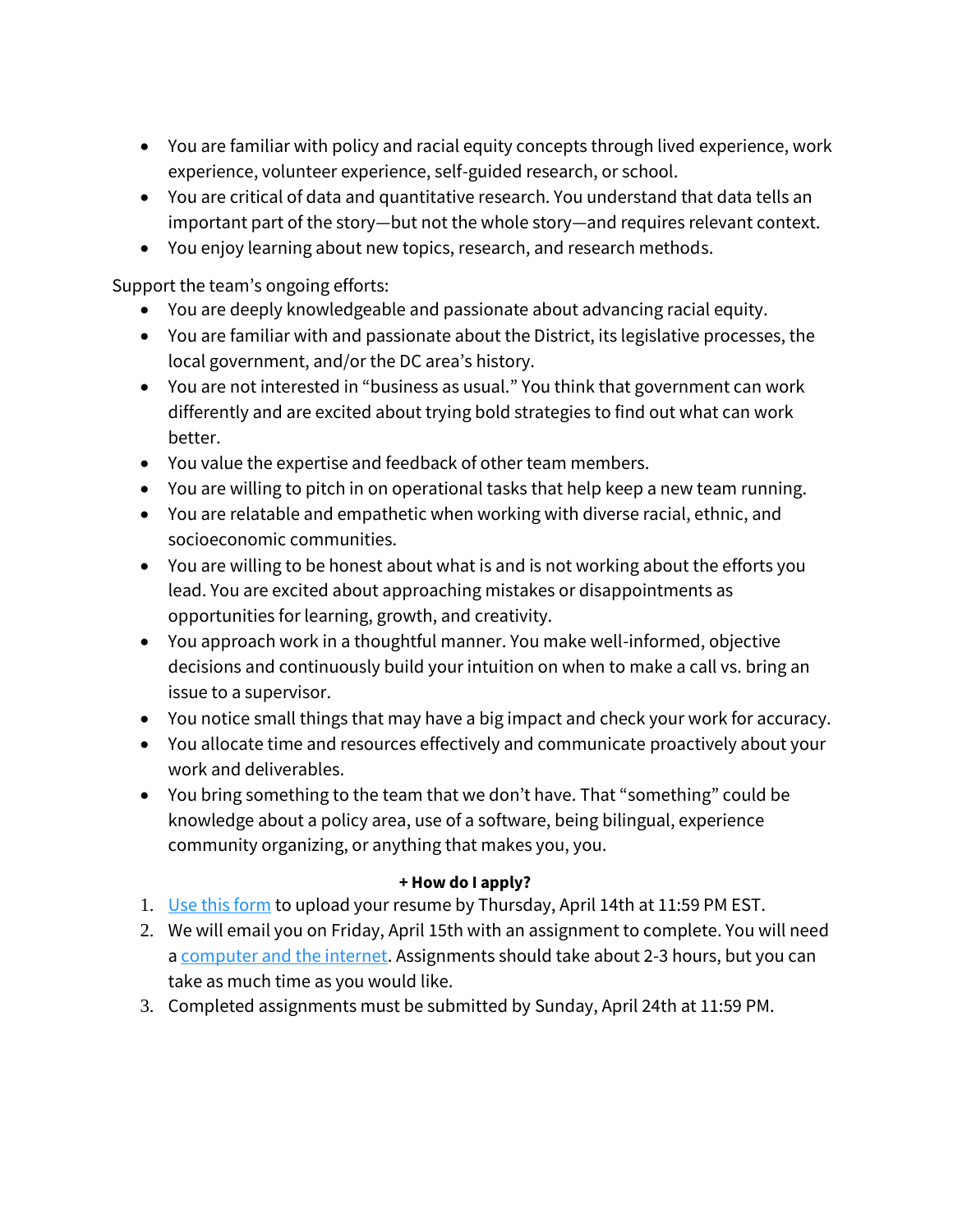#### **+ Frequently Asked Questions**

#### **What are typical work hours?**

Typical work hours are 9 AM to 5:30 PM, Monday to Friday. We are often invited to speak to residents outside of these hours, so some time commitment outside of the workday may be required periodically.

## **Where is CORE working right now and where will CORE work in the future?**

Right now, due to the public health emergency, the CORE team is working remotely. Soon, we anticipate working both at home and from the John Wilson Building at 1350 Pennsylvania Avenue, NW. We will provide you with the equipment you need to be productive both at home and in the office.

## **Who should I contact if I have questions?**

If you have a question not answered here, please email [CORE@dccouncil.us](mailto:CORE@dccouncil.us) and we will respond within two to three business days.

## **What is your hiring process and timeline?**

Please see the "How to Apply" section above for the first part of the hiring timeline. After candidates are selected to interview, we will hold interviews virtually or in-person/outside. We may request a writing sample, references, or an additional assignment to be completed at the interview stage.

We will let applicants know if they have not made it to the interview round.

## **What if I only have some of the qualifications? Should I still apply?**

You do not need to have all the qualifications. If you have some of them and are excited about the role, we encourage you to apply!

## **Where should I send my cover letter?**

Please do not send a cover letter to us. Rather than have candidates spend time writing cover letter, CORE has decided to review candidates based on their performance on an assignment. (A cover letter allows you to *tell* us why you think you're a good fit for the role, but an assignment allows you to *show* us why you are a good fit for the role.)

## **Can I reach out for an informational interview?**

Please do not reach out to staff for informational interviews. We appreciate the initiative, but we will not be giving informational interviews to keep the process as fair as possible.

## **What is CORE's team culture like?**

We're a small but mighty team! We have high expectations for ourselves and for government. We recognize the importance of our work for DC residents and for people of color everywhere. We work hard and understand that our work is hard. We collaborate, cheer each other on, and are aiming to become a more trauma-informed office. We understand that life happens, and we will work together to figure things out.

## **What kind of work is CORE doing right now?**

In addition to REIAs, CORE is thinking about how to provide more racial equity education opportunities to Council staff, building out our community engagement efforts, improving our REIA template, and thinking about some bigger initiatives to guide our work this summer.